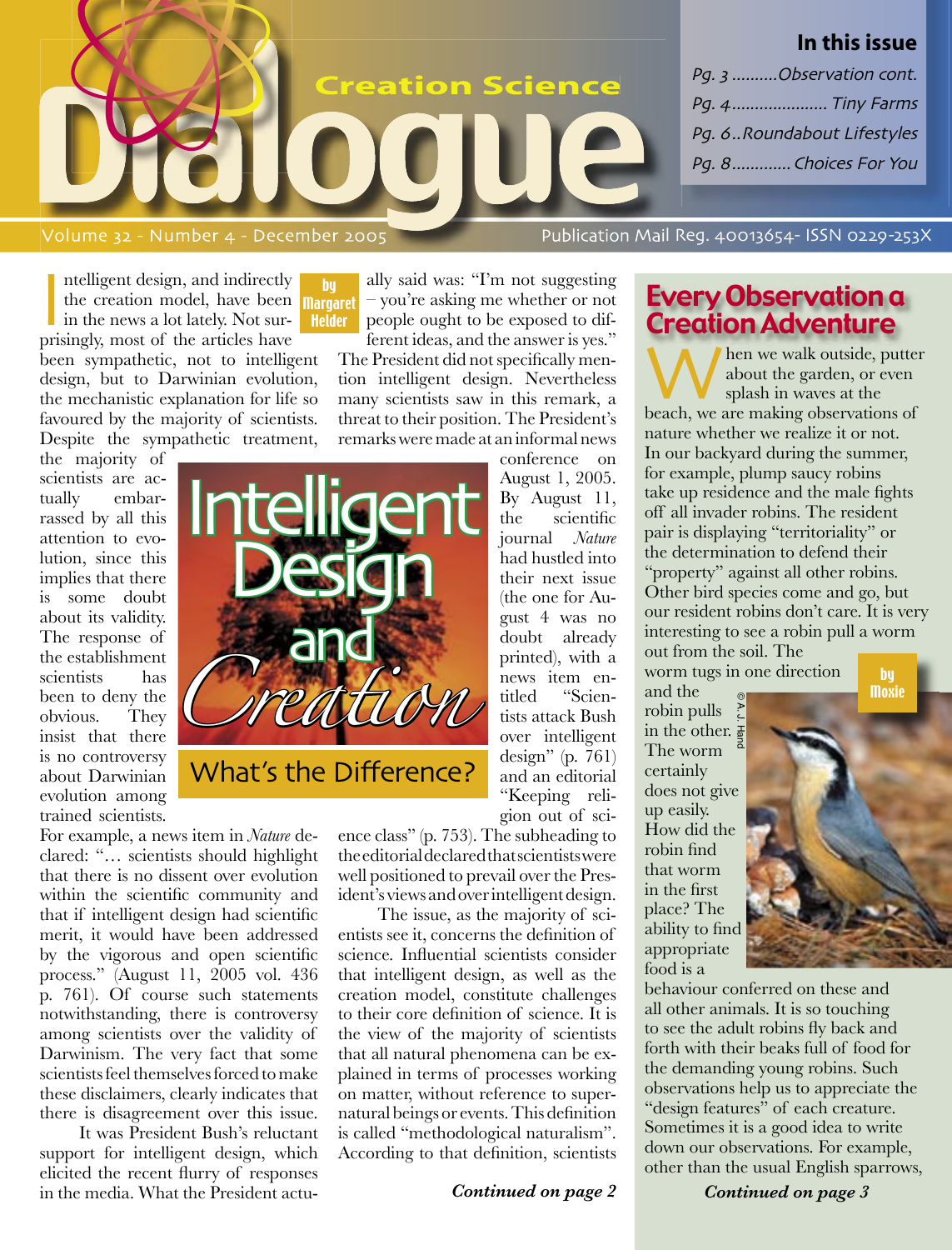expect to see only matter and processes, and these are all that they will allow in their explanations of nature.

Intelligent design scientists beg to differ with the majority view. ID supporters, for their part, declare that there are phenomena in nature

which can never be explained solely in terms of matter and processes. Some phenomena could never happen spontaneously no matter how much time is allowed. Such phenomena could only have been designed by an intelligent being (obviously beyond or apart from nature).

The creation model goes farther than intelligent design. These scientists understand that Scripture and nature both testify to the work of God, the Creator. Neither nature nor Scripture contradicts the

other. Creationists therefore expect to find God's signature (evidence of His creative work) in all of nature. Also, since all things were created within the space of six days, it is evident that lengthy processes were neither required nor used in the creation event.

Secular scientists see appeals to intelligence or the supernatural in explanations of nature as a threat to the very definition of science (their definition). For example, theoretical physicist Lawrence Krauss was quoted in *Nature* as remarking: "Make no mistake – this is not an attack on evolution, but on science." (Aug. 11/05 p. 761). An official with the American Association for the Advancement of Science likewise declared: "Evolution is not the only issue at stake. The very definition of science is at stake." (*New York Times* June 21/05). The objective of such individuals is to protect their right to define what is and what is not science, and their right to declare what science tells us and what it does not tell us. Statements such as "no serious scientist supports …" or "the majority of scientists believes " are arguments from authority. Thus secular scientists hope to avoid discussions on the actual evidence from nature upon which intelligent design and creation

scientists base their arguments. The mere dismissing of evidence as "religion," or "not science," however does not make that evidence disappear, as many people with open minds are discovering, hence the controversy that won't go away.

As far as the evidence is concerned, the issues discussed by the creation model and intelligent design, tend to be the same. The most popular issues include: 1) origin of life theories don't work (e.g. Stephen Meyer for intelligent design and the late A. E. Wilder-Smith for

creation), 2) information content of DNA (e.g. Stephen Meyer for ID and Werner Gitt for C), 3) design, or irreducible complexity, or planning and purpose (e.g. Michael Behe for ID and most creationists), 4) Cambrian explosion (e.g. ID team and Dwayne Gish for C), and 5) natural selection does not explain differences in body plans of living organisms (e.g. Phillip Johnson for ID and Gary Parker for C).

**God's**

**Signature** 

**?**

A major difference between intelligent design and creation is that the scientists advocating the former view do not advance any explanation for the phenomena which they discuss. This is partly because no consensus position exists among ID supporters and partly for political reasons. These people are anxious (reasonably enough) to have their material evaluated on its scientific merits. However anything which is labeled "religion" in the United States is immediately ignored in scientific circles, and furthermore it is considered



### **Volume 32 / # 4 / Winter 2005** --------------------------------------------------

*Creation Science Dialogue* is a quarterly publication of the Creation Science Association of Alberta (CSAA). Its purpose is to discuss the creation model of origin in terms of scientific details. *Subscription for 1 year \$5.00*

----------------------------------------------

Return undeliverable Canadian addresses to: *Creation Science Dialogue* Creation Science Association of Alberta 5328 Calgary Trail Suite 1136, Edmonton, Alberta T6H 4J8

#### **Other Creation Science Associations**

*-----------------------------------------------*

(see also www.creationinfo.com)

- ▲ Creation Science of Saskatchewan Inc. P. O. Box 26 Kenaston, SASK. S0G 2N0
- ▲ Creation Science Association of British Columbia (B.C.) Box 39577, White Rock P.O. White Rock, BC. V4B 5L6
- ▲ Answers in Genesis (Canada) 5 - 420 Erb Street West Waterloo, ONT, N2L 6K6
- ▲ Creation Science Association of **Ouebec**  CP63, Succ. Youville Montreal, Quebec, H2P 2V2
- **▲ Institute for Creation** Research 10946 Woodside Ave. N. Santee, CA. 92071
- ▲ Creation Research Society Van Andel Center 6801 North Highway 89 Chino Valley, AZ. 86323 - 9186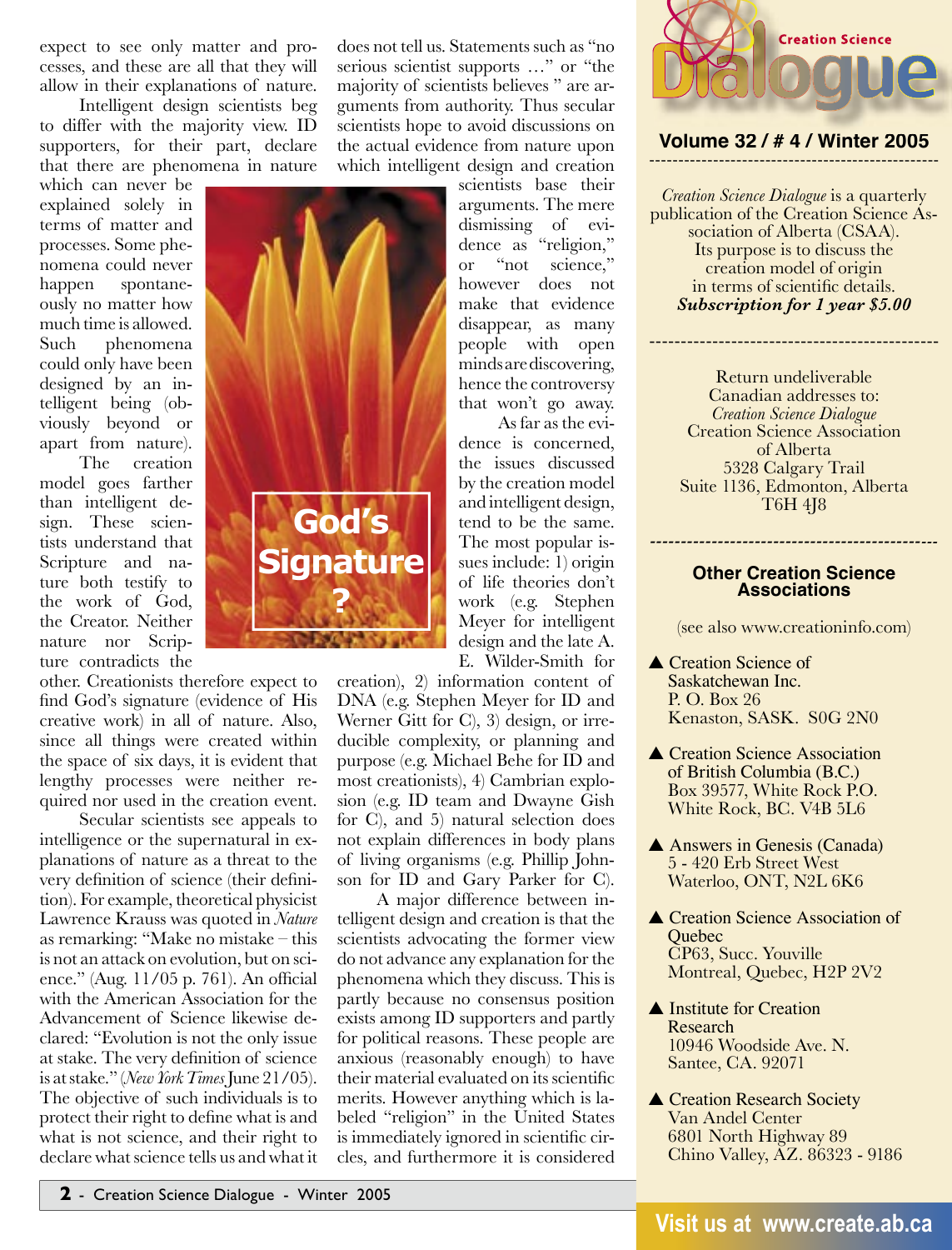illegal for inclusion in public school curricula. Apparently as a result of past decisions by the Supreme Court in the United States, it is illegal to present any material in the public schools which is connected even remotely with a religious objective. Intelligent design advocates wish to avoid that pitfall. Some ID supporters even make very disparaging comments about creationists in an attempt to distance themselves from any religious stigma. Creation based scientists, on the other hand, always make clear that God is the instigator and sustainer of all nature. The creationist interpretive framework always is based on the historical record found in Scripture. This does not mean that creation based interpretations are obvious, arguments such as catastrophic plate tectonics and discussions of ra-

## Every Observation a Creation Adventure *continued from page 1*

chickadees, robins, magpies and blue

jays, occasionally some other birds appear. I have taken to writing down the date of these observations in our bird book. For example, I observed the beautiful little redbreasted nuthatch in our backyard on November 30/01; May 3/02; April 2/03; October 23/03; November 11/03; April 20/05 and October 19/05. Do you see a pattern here? A representative of this species appeared in late fall on November 30/01; October 23 and November 11/03 and October 19/05. Likewise such a bird appeared during spring, specifically May 3/02; April 2/03 and April 20/05. Obviously this species stops briefly in Edmonton as it flies north in the spring and south in the late fall. Wow! I just learned something about the migration of this beautiful little bird.

Migration, by the way, is another wonder- ful

behaviour conferred upon birds to enable them to enjoy the rich conditions of the north in summer, but to avoid the chilling cold of winter.

It is sometimes fun to travel to new places to observe unfamiliar natural communities. In a large national park specially established to preserve the northern (boreal) forest in Saskatchewan, we hiked in a beautiful



diometric dating are complex and have involved a number of scientists working for many years. Thus creation based scientists advance religious explanations for origins while intelligent design scientists advance no explanation.

As far as the creation based scientist is concerned, that nature testifies to the glory of God, is undeniable. The intelligent design approach, for its part, arose from the discoveries of people who drew somewhat similar conclusions, but who had no expectation to do so. The value of intelligent design, as far as creationists are concerned, lies in the excellent quality of their discussions of nature. Moreover ID calls attention to the evidence in a broader public forum than most creation model supporters are able to manage today.

peat bog. The spongy lush yellowish green Sphagnum moss was everywhere there. This moss so changes the local environment that the soil and water become very acidic. Under these acid conditions, dead plant material builds up so much that people can sometimes

mine old peat for fuel or to increase organic material in their gardens. Also the acidic conditions mean that important soil nutrients are basically unavailable to plant roots. This means that the plants which we see in bogs, are a very long suffering lot. They are designed to make do with less. Among the interesting plant designs which we see in bogs, are plants which trap and digest insects. In this particular bog, the carnivorous plants included pitcher<br>plants (famous as the provincial flower

(famous as the provincial flower) of Newfoundland.) It is interesting to reflect on the design features which allow carnivorous plants and a whole bunch of rare orchids to grow in bogs.

One does not have to travel to remote destinations however to observe wonderful designs in nature. One can start right at home with the design features of dandelions and other weeds. Remind me to talk about weeds some other time! They actually are wonderfully designed, that is why they are so successful. Why not make your own observations and enjoy your own creation adventure.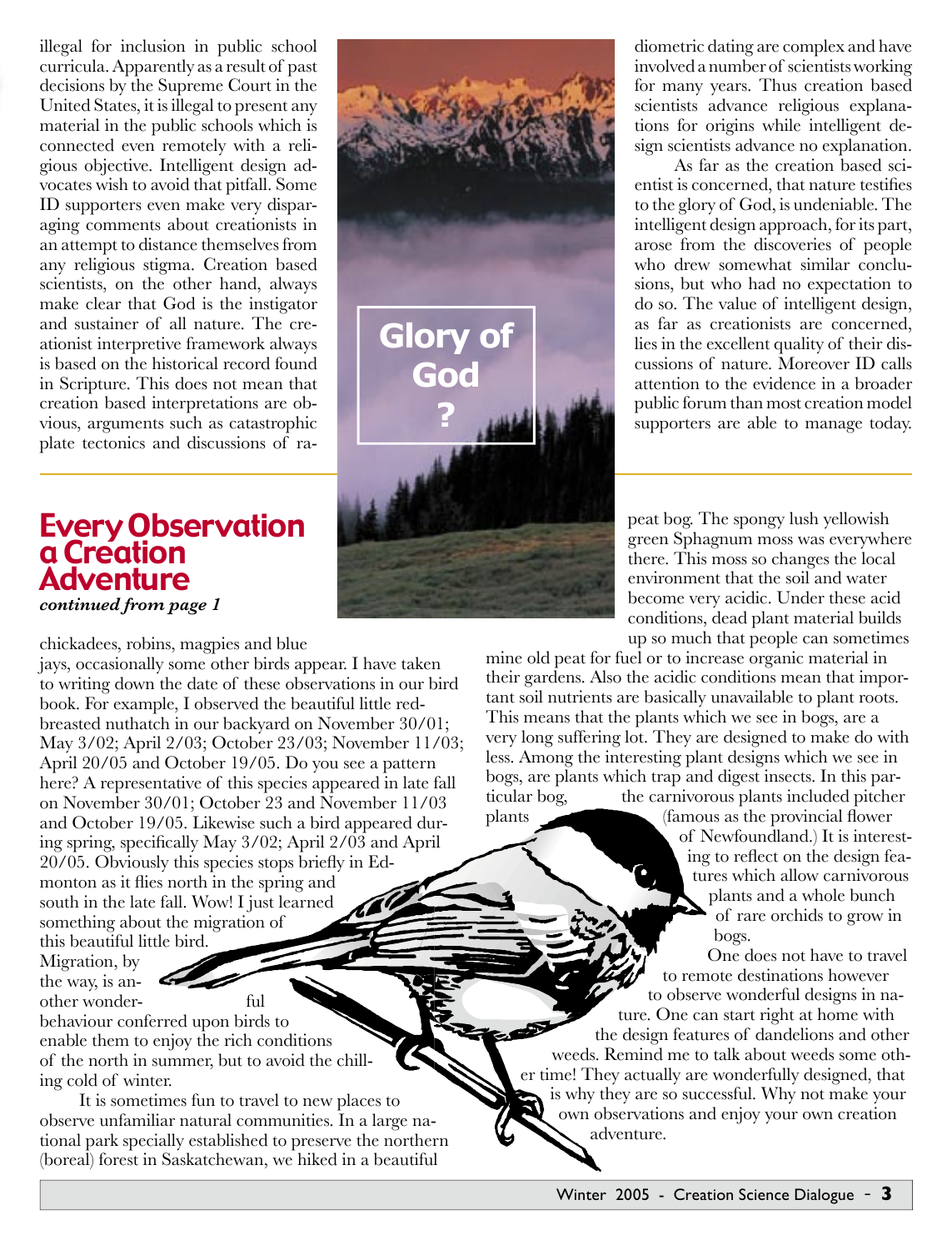**I** ers, just workers. magine a society where there are no manag-Imagine further that all these workers know exactly what to do and they do it, as vigorously as possible. Imagine too that these workers are farmers which do not make mistakes. One might well suppose that these farms would be highly successful, and so they are. However these are not human enterprises. The farmers to which we refer, are ants, insects with astonishing expertise in their tiny heads. Their success comes from know how, enthusiasm, suitable equipment (their bodies), and suitable crops.

SUPERIOR

FARMS

A recent article in the journal *Nature* (September 22/05 pp. 495- 6) for example, describes the little known farming activities of some ants in the Amazon rainforest. In an ecosystem characterized by a wild diversity of tree species, there are some large clearings in the forest where all the trees, young and old, are of the same species. Local legend suggested that these single species stands of *Duroia hirsuta* were created by an evil forest spirit. Recent research has shown however that the cause is much more interesting. A local ant called *Myrmelachista schumanni* (not exactly a name which ripples off one's tongue) apparently is farming the trees in these clearings. The ants live in hollow swollen stems of this tree spe-<br>cies. By comparing the rate<br>of tree garden growth with cies. By comparing the rate of tree garden growth with

the size of these clearings, scientists have calculated that the oldest colony is about 800 years old. Each garden is tended by a single ant colony consisting of as many as 3 million workers and 15,000 queens. of by

by<br>Moxie

It is all very well to talk about creating a clearing, but it is not that easy to do successfully. Ranchers in Brazil burn large tracts of forest, but the fertility of the soil declines in just a few years and their land becomes worthless. Other groups of aboriginals cut small clearings but the forest soon invades their tiny gardens and the people move elsewhere. How do the ants so successfully manage their long term gardens? That is what scientists wanted to know.

By means of studies which eliminated ants from some experimental plots, and left them in others, these scientists obtained answers. They planted saplings of a tree from the nearby rainforest into these plots. When the ants were left in the plots, the foreign saplings quickly died. When the ants were kept out, the saplings did just fine. Obviously it was not the *Duroia* trees which discouraged the foreign invaders, but the ants themselves. Other studies revealed that the ants are able

to recognize their favourite tree, nobody knows how. To kill foreign invader trees, or simply to extend the size of their garden (by killing neighbouring rainforest trees), the ants simply bite a hole in each leaf, and then turning around, they insert the tip of the abdomen into the hole. The ant then squirts a simple molecule, formic acid into the leaf. Within hours, these leaves start to turn brown. Many ant species apparently produce this compound, but this is the first record of ants using the acid as a herbicide. s so success-<br>
eir long<br>
That is what<br>
the size of their garden (killing neighbouring raint<br>
est trees), the ants simply bi<br>
a hole in each leaf, and then turn<br>
of studies which<br>
ing around, they insert the tip of

© A. Gentry/www.mobot.org

The colony is begun when a queen ant finds an isolated *Duroia hirsuta* tree. Her offspring eventually create a vegetation free zone around this nest tree, and eventually seedlings of the desired tree move in to fill the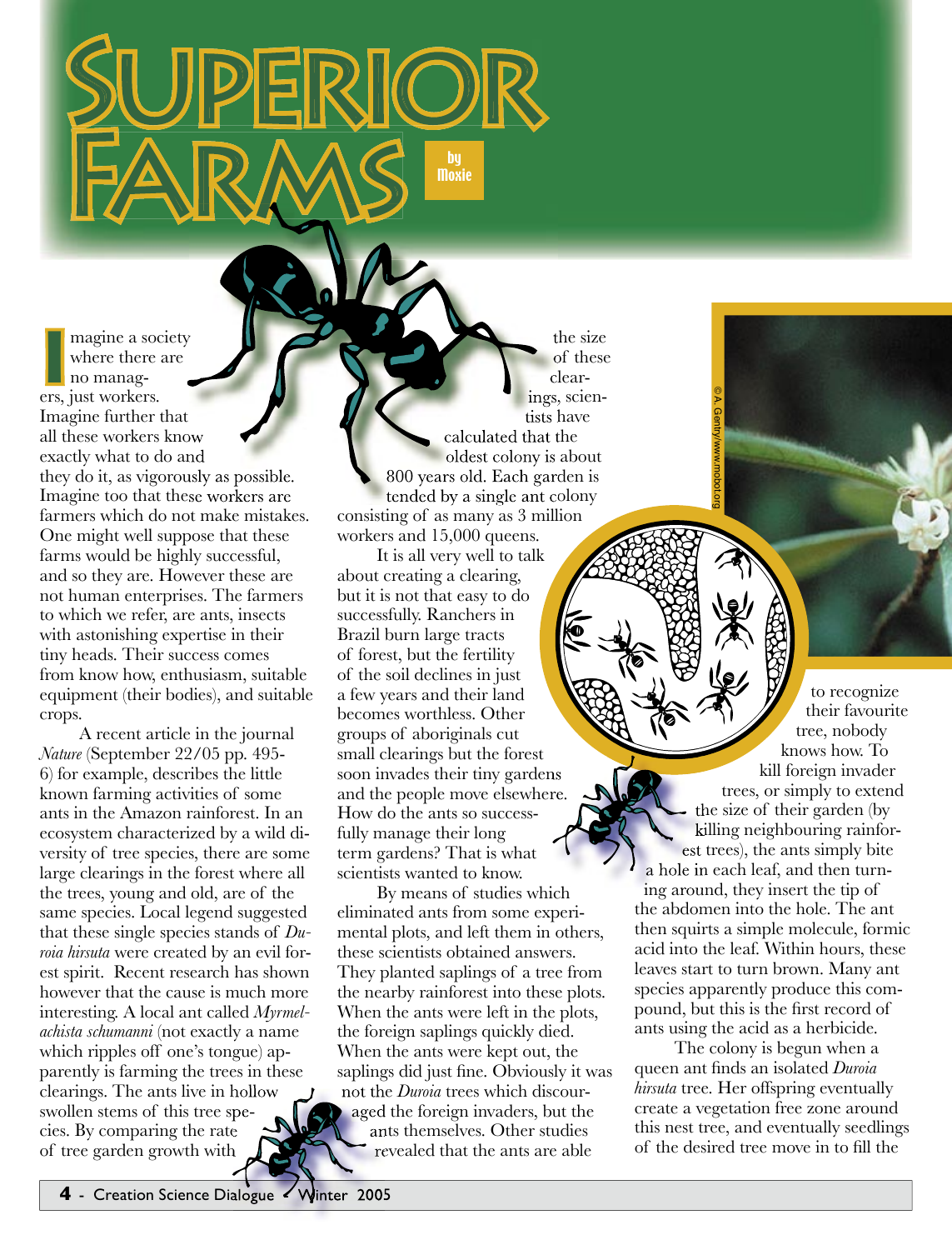clearing. The ants are patient. Over time their garden develops. The expertise programmed into these tiny ant brains includes the ability to recognize the desirable trees (not apparently by obvious visual clues), and the ability to distinguish unwanted trees from the wanted one. Next they know enough to bite a hole in each leaf and insert a poison.

This whole story reminds one of other gardening ants from the same

region, the tropical Americas especially Brazil. The leaf cutting ants which cultivate molds (fungi) are quite famous. There are about 200 leaf cutting ant species and they all depend upon fungus gardens for their food. The problem, for the ants is that they do not have suitable enzymes to digest the tough walls of the cells which make up these leaves. Thus the nutrient content in the leaves is largely, in its fresh state, unavailable to them. That is why they cultivate a fungus on the leafy material. The mold pre-digests the plant material for the ants. The dependence of the ants on their cultivated molds is so great that these insects lack digestive enzymes. They therefore depend on fungus manufactured proteins to carry out this function in their intestines. Apparently a number of similar fungi are suitable for these gardens and nearby nests with the same ant species may exploit quite different fungus cultivars. Some of these fungi are also able to live in the wild and to form mushrooms, but most of these molds are known only as thread-like growths from the farms themselves.

Some leaf cutter ant species build huge underground nests, tremendous labyrinths of chambers connected by tunnels. These nests are so well engineered that warm gases rising from deep compost-filled pits, serve to draw cool, oxygen rich air through special ventilation openings down into the nest.

Scientists initially thought that these fungus gardens were untroubled by foreign microbes. They have since discovered an invasive mold which has the potential to destroy



whole colonies. The worker ants must constantly struggle to suppress this bad mold. To do this they exploit yet another microbe. Actinomycetes are special soil bacteria, famous for their production of strong antibiotics. The gardening ants somehow promote

the growth of these microbes on their bodies. They thus scatter actinomycete cells as they move about the farm. How very sophisticated.

The mere act of cutting leaves also apparently requires special talents. Sharp jaws are not enough to cut a leaf. That structure needs to be held firm. But who will hold the leaf for the cutter? The answer is the cutter ant is able to do it herself by vibrating her jaw at 1000 times per second. The leaf then assumes a rigid position and a nice straight cut is possible. The ant does not merely vibrate her jaw however. She rubs two tiny abdominal organs together and the  $\overline{\phantom{a}}$  resulting vibrations

radiate along her body to the jaw. Obviously this is a highly energy consuming activity and not a solution that we would immediately think of. Some experts have tried

to speculate on how leaf cutting ants could have developed their farming talents through natural processes. Suppose that the forager ants were equipped with suitable jaws but they did not know how to hold the leaves firm for cutting. Suppose they did not have the stamina to sustain the body vibrations. Suppose that the forager ants were too tired for the long trek back to the nest carrying their leaf fragments. Suppose that the worker ants did not know how to prepare the leaf material or how to build the nest to sustain the fungus garden. Suppose they did not know how to discourage the invader mold. Suppose, suppose …. The hardest thing to suppose is that such organisms could possibly have developed these talents gradually and on their own. What we see in leaf cutter ants and *Duroia* cultivating ants, are organisms beautifully designed for their roles in nature. There are other interesting ant societies. Why not investigate one for yourself. They are all wonderfully coordinated and wonderfully designed.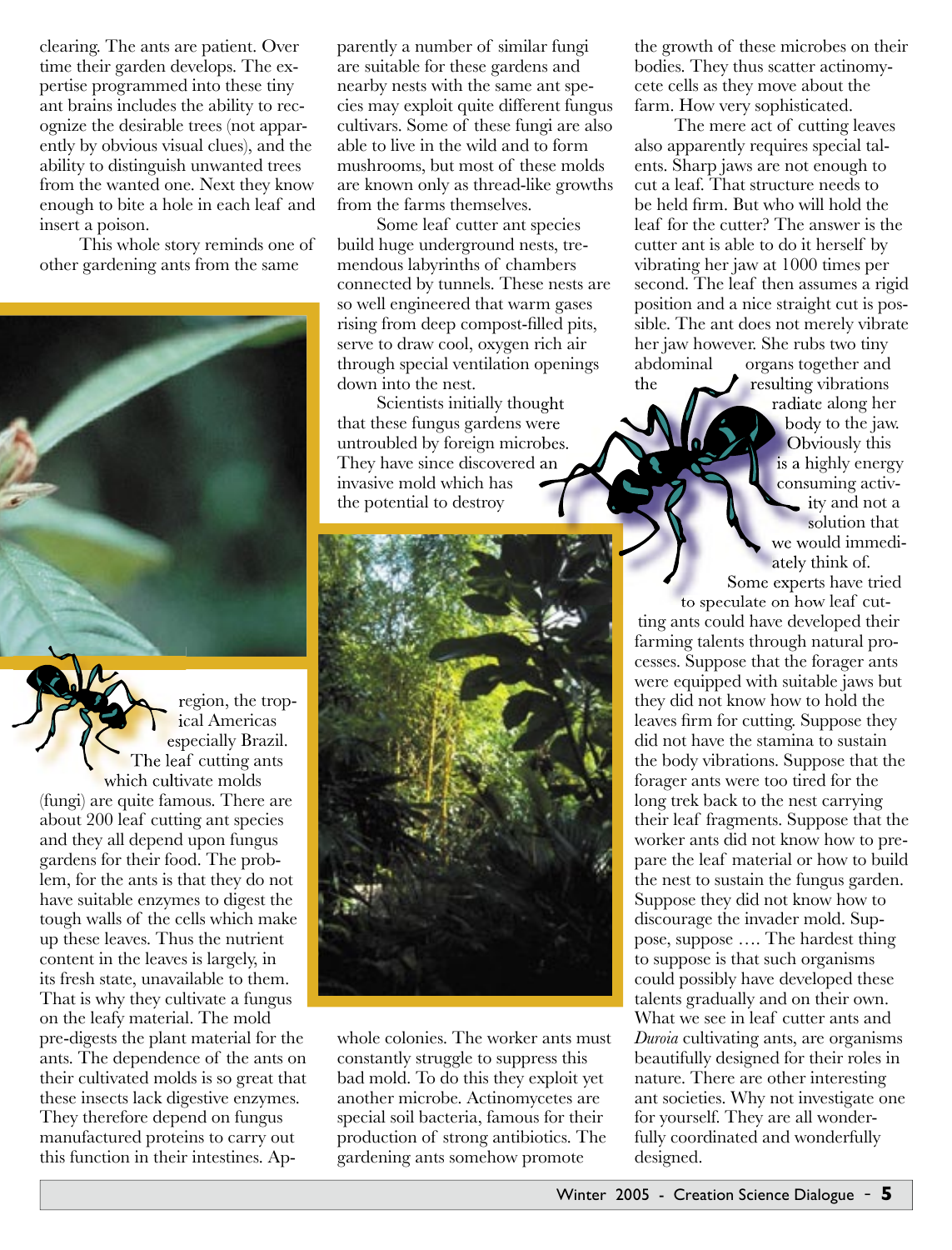# Roundabout<br> **CSLY**<br> **CSLY**<br> **CSLY**<br> **CSLY**<br> **CSLY**<br> **CSLY**<br> **CSLY**<br> **CSS**<br> **CSLY**<br> **CSS**<br> **CSLY**<br> **CSS**<br> **CSS**<br> **CSS**<br> **CSS**<br> **CSS**<br> **CSS**<br> **COLICS**<br> **CSS**<br> **CSS**<br> **COLICS**<br> **CSS**<br> **COLICS**<br> **CSS**<br> **COLICS**<br> **CSS**<br> **COLICS Lifestyles**

b,  $\eta$ y oste

**WALKERT SERVIER SERVIER SERVIER SERVIER SERVIER SERVIER SERVIER SERVIER SERVIER SERVIER SERVIER SERVIER SERVIER SERVIER SERVIER SERVIER SERVIER SERVIER SERVIER SERVIER SERVIER SERVIER SERVIER SERVIER SERVIER SERVIER SERVI** it is probably a good idea to expect the unexpected. Certainly the richness and vato amaze us. One fascinating situation involves certain parasites or disease causing organisms. In several cases, a parasite passes through two entirely different kinds of host in order to continue its nasty parasitic existence. Not only are these situations fascinating, but biologists are mystified how these relationships could ever have developed.

Most fungi do not indulge in such fancy lifestyles, but there is one fungus group which does include parasites famous for their dependence on alternate hosts. The rusts include

many highly specialized fungus diseases of plants. Some attack only a single kind of victim. Other rusts however require two distinct hosts in order to complete their life cycle. One of the most famous rust

diseases is *Cronartium ribicola* or white pine blister rust. Pine (*Pinus*) trees,

of course are conifers, nonflowering evergreens which reproduce by means of seeds borne in cones. Most of these plants are medium to tall forest trees. They are characterized by needles grouped in bundles. The white pines typically have five needles per bundle while the black pines have groups of 2-4 needles. Pine trees are found throughout the northern hemisphere, from Alaska to Sumatra and

from Europe to North America to China. The fungus was apparently originally native to white pines in Asia. At some point centuries ago, plant collectors introduced diseased material to Europe and from there it came later to North America.

The story of white pine blister rust appears uncomplicated, but looks can be deceiving. The fungus which grows on pine cannot infect another pine tree or seedling. It needs an alternate host, namely flowering shrubs of the genus *Ribes* (currants and gooseberries). It so happens that *Ribes* species are native to Europe, temperate Asia and North America. Places where suitable white pine grow also tend to have currant bushes and/or gooseberry shrubs growing on the forest floor.

During the late summer and early fall, especially when the weather is cool and moist, special fungus spores from *Ribes* leaves may be carried by the wind to white pine needles. These spores (called basidiospores) are delicate and survive only a couple of days. Ideally they encounter white pine within a few hundred metres. The spores germinate and grow through the needle into the bark and the fungus then overwinters in the pine victim. As the following summer dawns, the fungus produces a swollen area which breaks through the bark late in the season. Sticky drops of sweet liquid from the fungus, attract flies which inadvertently transfer special sexual cells. Following this sexual union, the fungus settles down for another winter. In the second spring, swollen white to yellow blisters appear where the sticky areas were formerly. These blisters are full of spores called aeciospores. The fungus on the pine keeps growing farther on the stem. It may kill a whole branch or a whole seedling. More and more aeciospores are produced season after season. The aeciospores however cannot infect another pine tree.

White pine aeciospores can only infect a *Ribes* bush. These spores are tough and can spread hundreds of kilometers, carried by the wind. Once they light on a suitable *Ribes* bush, they invade the leaf. Within two weeks, orange uredospores (rust) appear on the bottom of the leaf. These spores infect more currants or gooseberry leaves. In the fall, dark spores called teliospores appear instead of uredospores. When conditions are cool and moist, each teliospore pro-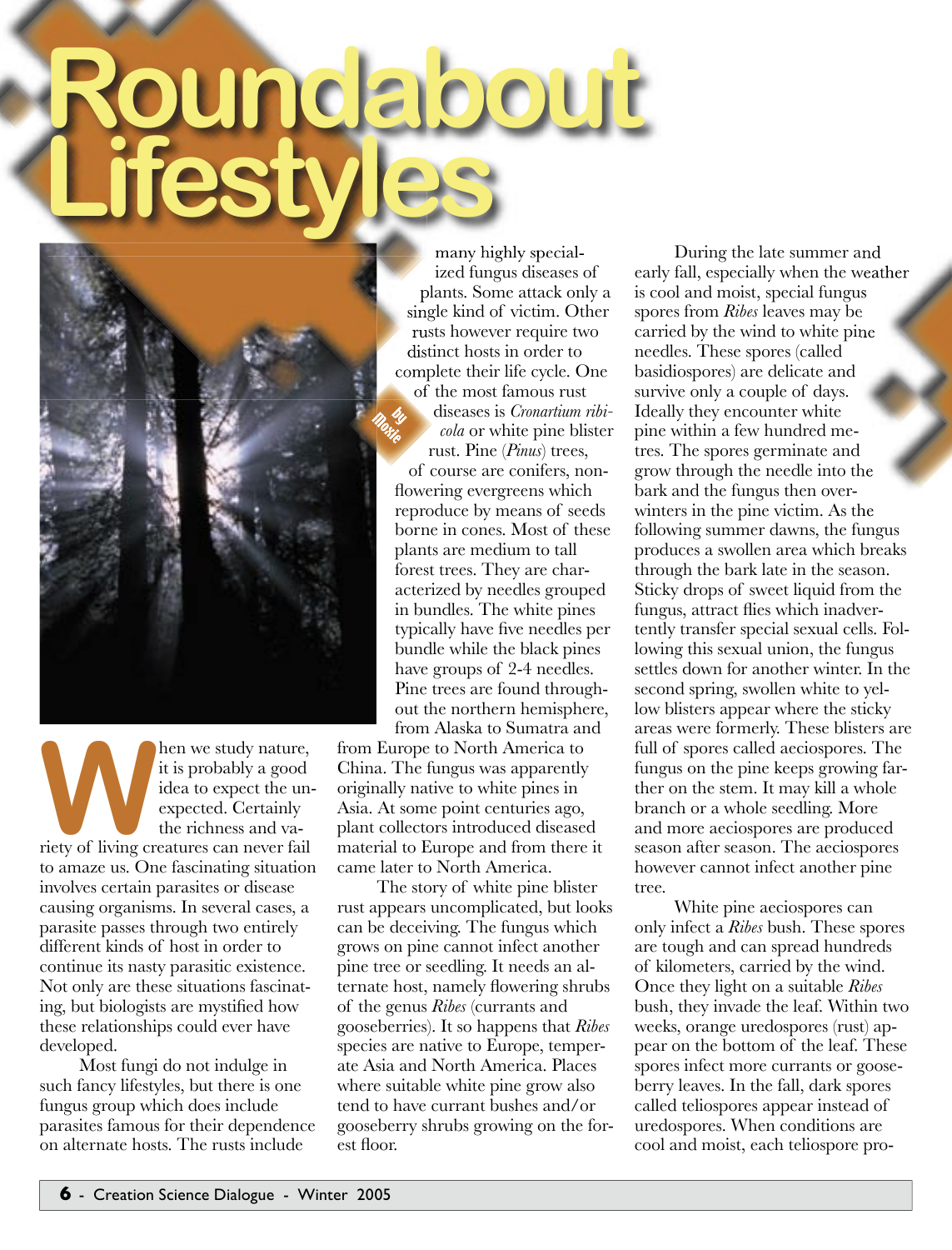# club-like bearing sidiospores. sidsiospores **"Blind processes never exhibit su design ski**

duces a short club-like growth bearing four basidiospores. The basidsiospores are delicate and short lived and can only infect pine. All fungus stages on *Ribes* die when the leaves drop off in the fall. Only in pine trees does the fungus survive the winter.

The obvious way to control this disease is to eliminate one of the hosts. Since white pine trees are very valuable, the prudent course of action is to eliminate *Ribes*. In central Canada and the eastern United States, such efforts have lagged of late, but they certainly helped. In western North America however, the native shrubs are so common, and so hard to kill, that the initiative was soon abandoned and the blister rust continues to extend its toll.

There are other rusts with interesting host choices. In many grain cultivating regions, wheat rust is the most famous disease which exhibits an alternation of hosts. It all begins with thick walled teliospores which overwinter on wheat stems. In the spring, each teliospore develops a tiny club like structure on which four delicate basidiospores are produced. The basidiospores, spread by the wind, land on the leaves of a small shrub called barberry (*Berberis*). There are native shrubs of this genus in most

wheat growing regions. The fungus firstly develops sweet sticky pustules on the barberry leaves. These pustules attract flies which inadvertently spread the sexual cells. Once sexual union is accomplished, the fungus vigorously develops aeciospores on the lower leaf surface. The aeciospores, unable to reinfect barberry, are carried by the wind to wheat stems. Subsequent growth on wheat stems and leaves results in large rust coloured areas releasing myriad uredospores. These can and do infect other wheat stems. Eventually in the fall, the fungus produces dark teliospores which again overwinter on wheat stubble.

It might seem that if barberry bushes were eliminated, the fungus would likewise be gone. This program was indeed successful in some European countries. Similar programs were undertaken in North America. During the 1930s in the United States, many jobless citizens were employed in barberry eradication programs. There were still barberry shrubs in Canadian gardens during the 1950s, but later they too were rooted out. Within the past 4-5 years however, popular new resistant cultivars of barberry (from Japanese stock) have appeared on the market.

In view of the immense importance of wheat to the Canadian economy, this country has devoted a lot of money to research on the rust

fungus. Eliminating the alternate host (barberry) unfortunately did not result in control of the disease here. Non-hardy rust coloured uredospores are able to survive the winter in the southern United States. This is a repeating stage which is able to reinfect wheat. Thus the need for an alternate host is bypassed. As the Canadian spring appears, uredospores proceed northward on native grasses.

Other examples of such lifestyles include malaria (a protozoan or single celled animal) which exploits both humans and some mosquitoes, and a worm parasite which exploits aquatic snails and water birds. Swimmers' itch develops when the worms mistake humans for suitable bird hosts. In people, the worms die under the skin, causing an allergic reaction. Other similar worms in tropical regions exploit humans and snails.

Fascinating as all these stories are, the really interesting question is how these parasites came to exploit, in alternate fashion, two highly different hosts. While few of us would be sorry to see such organisms disappear, we must admit to a respect for such an ingenuious plan. Blind processes never exhibit such design skills. The ability of the parasite to find and infect each host at an appropriate time of year and at an appropriate stage in the parasite's life cycle, is a clear illustration of purpose and planning.